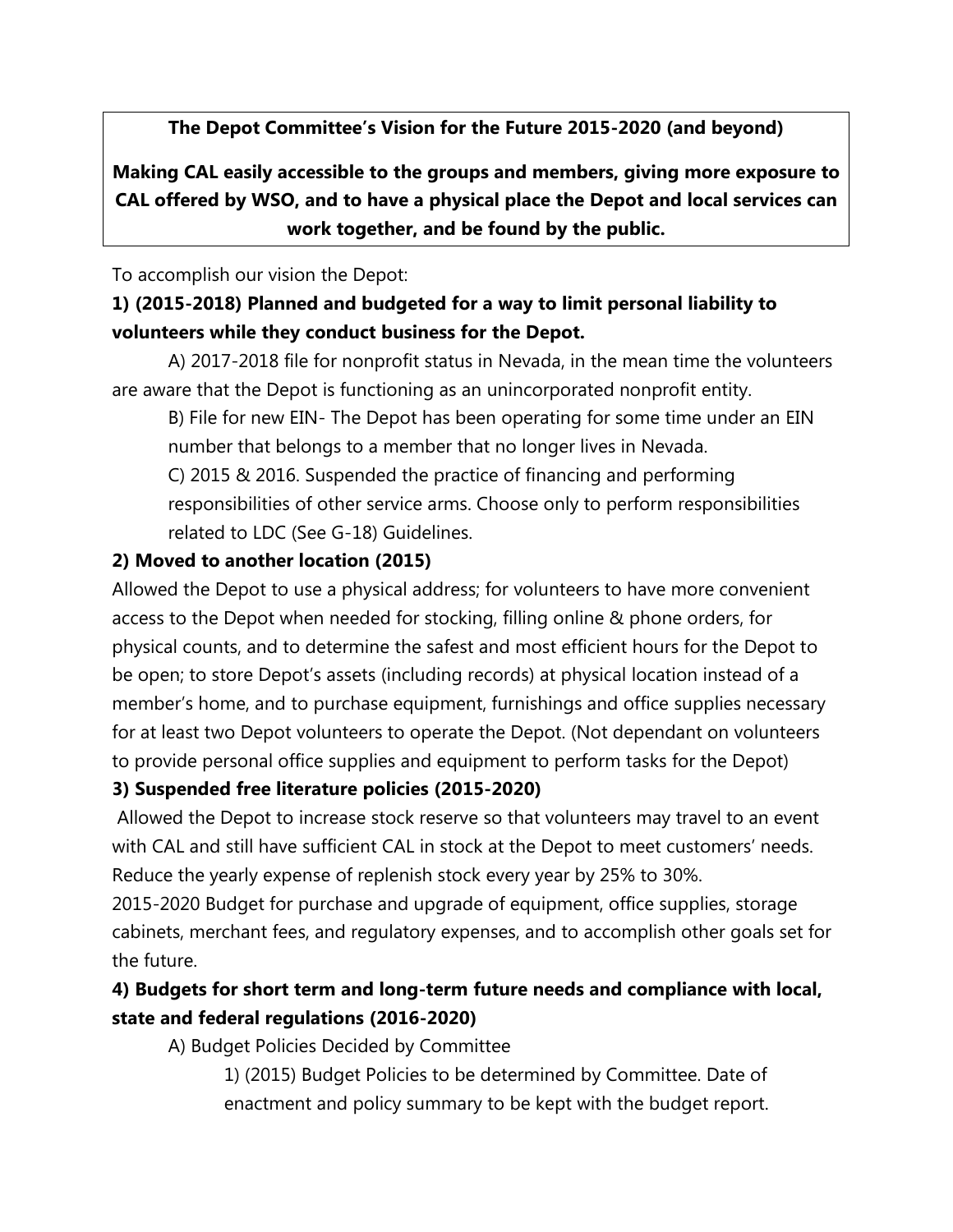B) Awareness of all CAL

1) (2015-2020) Carry, give easier access to, and openly display all CAL at the Depot.

a) (2015-2016) Buy pamphlet stands to display literature that can be stored at the Depot when closed.

b) Print and stock CAL materials offered online as downloads by WSO and offer to customers at Depot's cost of printing. (Stock sets of the Guidelines)

c) (2016-2020) Print and distribute free Color Catalog to Group Literature Chairs as an alternative to WSO's long-standard order form.

d) (2016-2020) Have printer (printing service) and internet service to fill special printing requests of customers (and for administrative use).

e) (2016 project) Purchase and display archives of discontinued CAL at the Depot.

f) (2015) Purchased book cabinets with glass doors. (Display cabinet for archives was donated)

C) Accept debit and credit cards

1) Accept other forms of payment at the Depot. Offer shipping online.

a) (2016-2017) Research (2018-2020) Open merchant account(s) when Depot becomes a nonprofit. Check shipping rates and open account with USPS. Adjust website settings after this is accomplished.

b) Research and purchase equipment required.

# D) 2018 File for 501 to reduce future costs of operations and public

outreach.

1) 2016-2017 Fundraiser for initial filing fee

2) 2016-2020) Research compliance measures and keep records at Depot

a) (2016-2020) Costs associated

b) Administrative records and financial records requirement and duration Depot is required to retain each.

> 1) (2017-2018) Organize records at the Depot accordingly & purchase needed software.